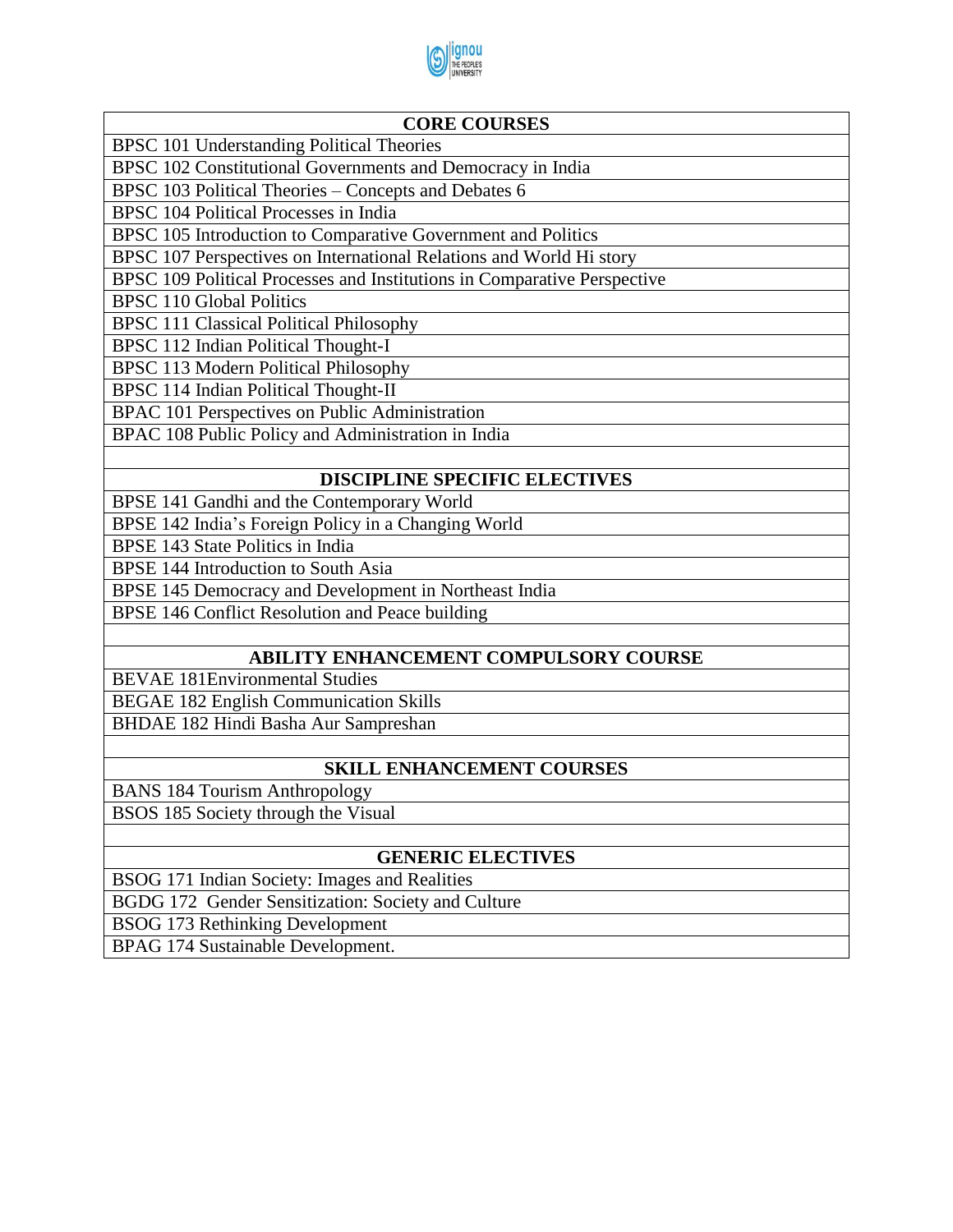# **CORE COURSES**

# **Understanding Political Theory (BPSC 101) 6 credits**

This course provides basic understanding of political theory and helps the students to comprehend the key concepts of the discipline in order to develop critical thinking. It is divided into three sections. Section I introduces the students to the idea of political theory, its historical evolution and main approaches to study it. This section also provides an insight into concepts of politics, state and power. Section II covers approaches to political theory like Marxist, Feminist and Post-modern. The last section covers democracy and related concepts like representation, accountability, participation, dissent and citizenship.

### **Block 1 Introducing Political Theory**

- Unit 1 What is Political Theory: Two Approaches- Normative and Empirical
- Unit 2 What is Politics: Study of State and Power

### **Block 2 Approaches to Political Theory**

- Unit 3 Liberal
- Unit 4 Marxist
- Unit 5 Conservative
- Unit 6 Feminist
- Unit 7 Post–modern

### **Block 3 The Grammar of Democracy**

- Unit 8 The Idea of Democracy
- Unit 9 Democracy, Representation and Accountability
- Unit 10 Representative Democracy and Its Limits
- Unit 11 Participation and Dissent
- Unit 12 Democracy and Citizenship

# **Perspectives on Public Administration (BPAC 101) 6 credits**

The Course entitled 'Perspectives on Public Administration' explains the major approaches to Public Administration, starting from the Classical Approaches to the Neo-Classical and then to the Contemporary Approaches of Feminism and Post-Modernism.

In a bid to look for an alternative public administration paradigm, the course introduces the neglected epistemes of knowledge such as Phenomology, Critical Thinking, Discourse Analysis, Deconstruction, Deterritorialization, Gender Equality, Patriarchical Thought Patterns and Participation of Women in Workforce.

### **Block 1 Conceptual and Classical Perspectives**

- Unit 1 Concept and Significance of Public Administration
- Unit 2 Scientific Management Approach
- Unit 3 Administrative Management Approach
- Unit 4 The Bureaucratic Approach

### **Block 2 Behavioural and Psychological Perspectives**

- Unit 5 Human Relations Approach
- Unit 6 Decision Making Approach
- Unit 7 Systems and Socio Psychological Approach

### **Block 3 Public Policy Perspectives**

Unit 8 Public Policy Approach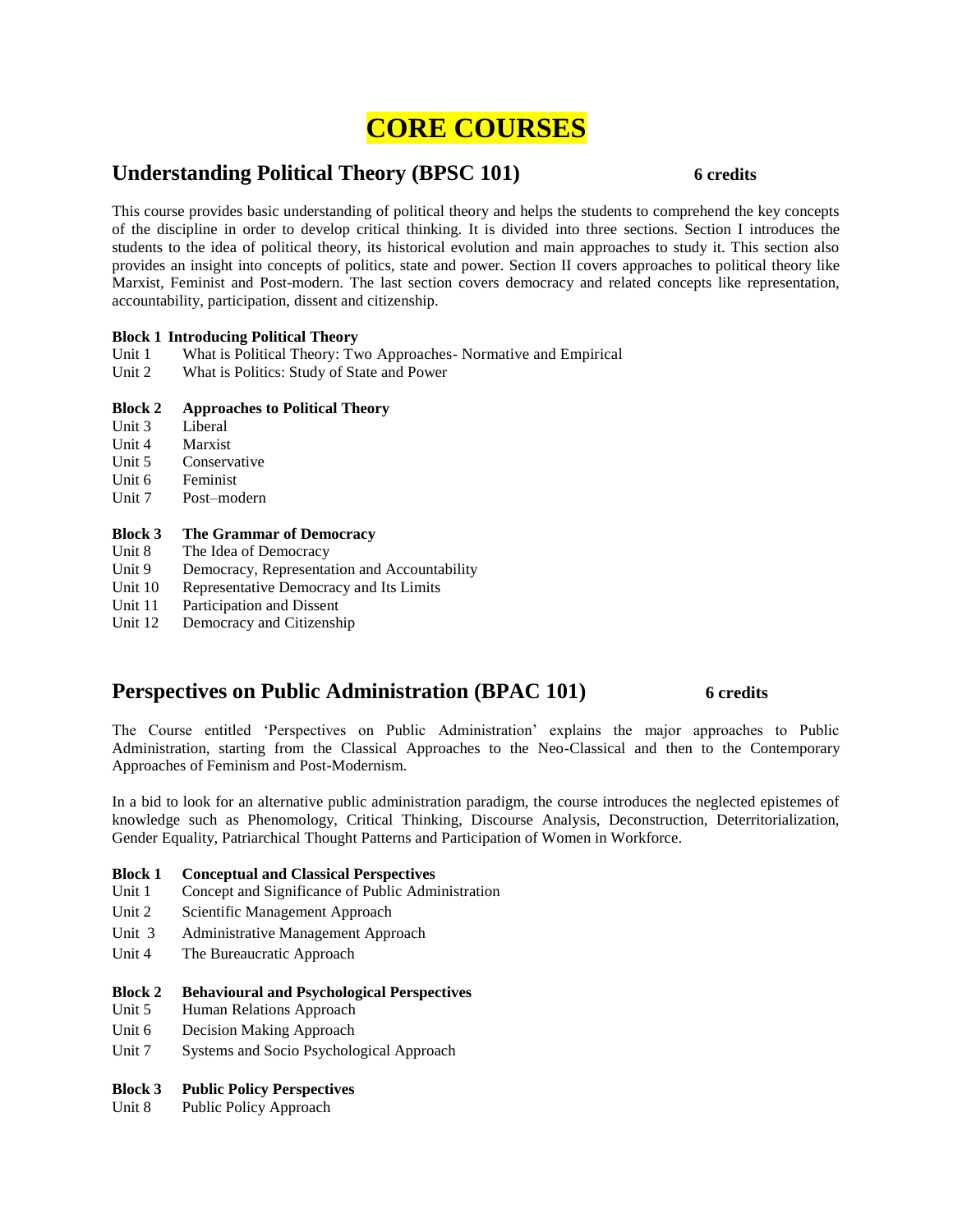Unit 9 Policy Sciences Approach

#### **Block 4 Political and Social Perspectives**

- Unit 10 Ecological Approach
- Unit 11 New Public Administration Approach
- Unit 12 Public Choice Approach
- Unit 13 Public Interest Approach

#### **Block 5 Contemporary Perspectives**

- Unit 14 New Public Management Approach
- Unit 15 Good Governance
- Unit 16 Postmodern Approach to Public Administration
- Unit 17 Feministic Perspective of Public Administration

# **Constitutional Government and Democracy 6 credits in India (BPSC 102)**

This course introduces students to certain aspects of constitutional government and democracy in India. These aspects include democratic values enshrined in the Constitution and the provisions which explain relationships among the citizens, between citizens and the state, and among different units of state – the Union government, the state governments and the local governments, and among the organs of the state – the executive, the legislature and the judiciary. Based on thematic unity, the units in this course have been divided into three blocks. Block 1 is about Constituent Assembly and Constitution. The Block 2 deals with Organs of Government. And Block 3 discusses Federalism and Decentralisation.

#### **Block 1 Constituent Assembly and Constitution**

- Unit 1 The Making of the Constitution
- Unit 2 Philosophical Premises
- Unit 3 Preamble
- Unit 4 Fundamental Rights
- Unit 5 Directive Principles of the State Policy
- Unit 6 Fundamental Duties

#### **Block 2 Organs of the Government**

- Unit 7 Legislature
- Unit 8 Executive
- Unit 9 Judiciary

# **Block 3 Federalism and Decentralization**

- Division of Powers
- Unit 11 Emergency Provisions
- Unit 12 Fifth and Sixth Schedules
- Unit 13 Local-Self Governments

# **Political Theory-Concepts and Debates (BPSC 103) 6 credits**

This course gives an introduction to political theory covering main concepts and debates aimed at developing analytical thinking. It is divided in two sections. Section A deals with the concepts of liberty, equality, justice and rights. This section also highlights important issues like freedom of belief, expression and dissent, affirmative action, climate change and environmental hazards and human trafficking. Section B deals with major debates pertaining to law and civil disobedience, rights and universality and multiculturalism and tolerance. These debates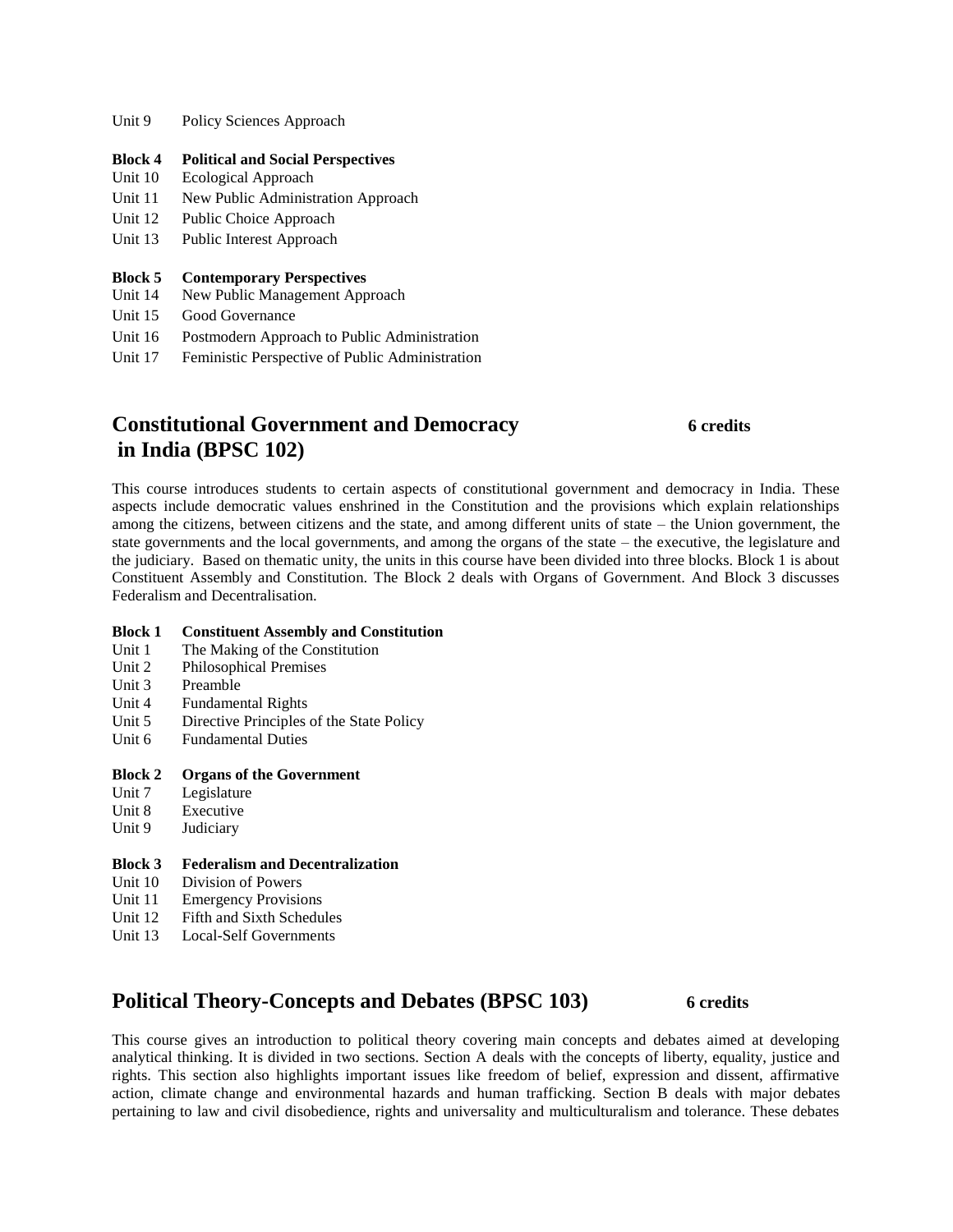prompt us to consider that there is no settled way of understanding concepts and new insights and challenges help in understanding new political debates.

#### **Section A Core Concepts**

#### **Block 1 Liberty**

- Unit 1 Liberty –as absence of external intervention
- Unit 2 Liberty –as self determination
- Unit 3 Alienation, Oppression and Freedom (Important Issue: Freedom of belief, expression and dissent)

#### **Block 2 Equality**

- Unit 4 Equality before Law and Equality of Opportunity
- Unit 5 Equality: Sameness and Difference
- Unit 6 Differential Treatment and Equality of Outcomes

(Important Issue: Affirmative action)

#### **Block 3 Justice**

- Unit 7 Justice as Fairness (Distributive Justice)<br>Unit 8 Idea of Just Desert
- Idea of Just Desert
- Unit 9 Justice in a Global Context (Important Issue: Climate Change and Environmental Hazards)

#### **Block 4 Rights**

- Unit 10 The Idea of Rights: Entitlements and Boundaries
- Unit 11 Bases of Rights: Legal, Moral and Natural
- Unit 12 Rights and Obligations (Important Issue: Human Trafficking)

### **Section B Major Debates**

- Unit 13 Law and Civil Disobedience (When is resistance justified?)
- Unit 14 Rights and Universality (Are Human Rights Universal?)
- Unit 15 Multiculturalism and Tolerance (How do we accommodate diversity in plural society?)

# **Political Process in India (BPSC 104) 6 credits**

This course deals with political process in India. It covers some issues such party politics and voting behaviour; identity politics of the regions, religion and caste; and social justice. The course has six blocks and fourteen units. Block 1 discusses significance and relevance of political parties in Indian democracy. Block 2 deals with multiple factors that determine voting behaviour. Block 3 is about with political movements for regional aspirations which assume forms of autonomy movements, insurgency or mobilization for separate states. Block 4 is concerned with relationship between religion and politics. Block 5 discusses the role of the caste in politics - caste organizations and political formations of castes. Unit 6 is about social justice or affirmative action through reservation and development.

### **Block 1 Political Parties and Party System**

- Unit 1 Political Parties, Party systems and Democracy
- Unit 2 Political Parties in India
- Unit 3 Party systems in India

#### **Block 2 Determinants of Voting Behaviour**

- Unit 4 Caste, Class, Gender and Tribes
- Unit 5 Ethnicity**,** Religion and Language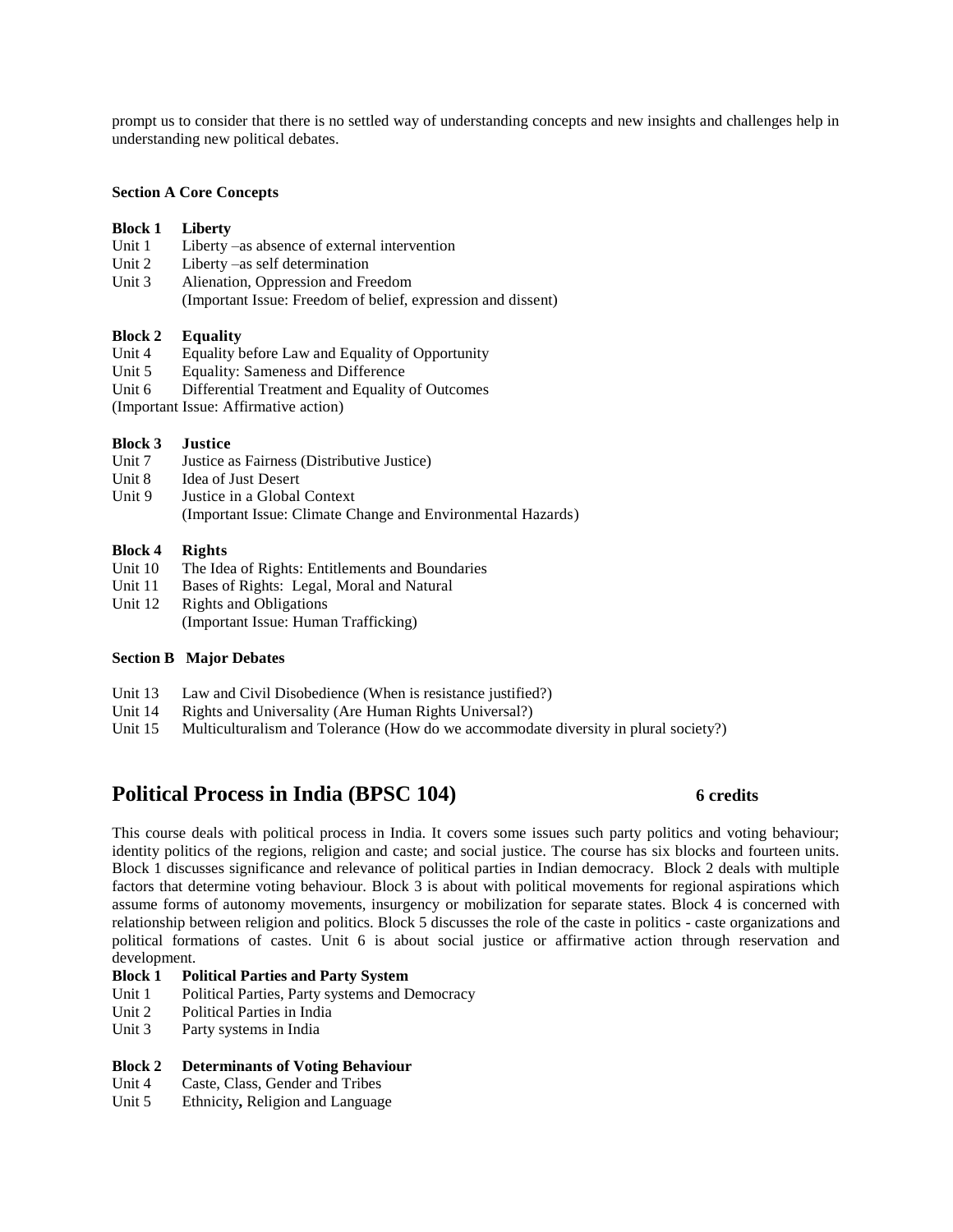#### **Block 3 Regional Aspirations and Movements**

- Unit 6 Autonomy Movements
- Unit 7 Insurgency
- Unit 8 Movements for Separate Statehood

#### **Block 4 Religion and Politics**

- Unit 9 Secularism
- Unit 10 Communalism

#### **Block 5 Caste and Politics**

- Unit 11 Caste Organizations and Political Formations
- Unit 12 Caste and Politics

#### **Block 6 Affirmative Action**

Unit 13 Reservation

#### Unit 14 Development

# **Introduction to Comparative Government (BPSC 105) 6 credits and Politics**

Comparison is probably the oldest and most widely used method of acquiring scientific knowledge about any phenomena. Over a period of time, the comparative method has acquired great rigour and sophistication. This introductory course in Comparative Government and Politics is intended to familiarise you with the basic concepts and approaches to the study of comparative politics. The course examines politics in a historical framework while engaging with various themes of comparative analysis in developed and developing countries such as Britain, Brazil, Nigeria and China.

#### **Block 1 Understanding Comparative Politics**

- Unit 1 Nature, Scope and Utility of Comparative Study of Politics
- Unit 2 Comparative Method and Strategies of Comparison
- Unit 3 Institutional Approach
- Unit 4 Systems Approach
- Unit 5 Political Economy Approach

#### **Block2 Context of Modern Governments**

- Unit 6 Capitalism and the Idea of Liberal Democracy
- Unit 7 Socialism and the Working of the Socialist State
- Unit 8 Decolonization and the State in the Developing World

#### **Block 3 Themes for Comparative Analysis**

- Unit 9 Parliamentary Supremacy and Rule of Law in UK
- Unit 10 Dependency and Development in Brazil
- Unit 11 Comparative Perspective on Federalism Brazil and Nigeria
- Unit 12 Role of Communist Party in China

# **Perspectives on International Relations and (BPSC 107) 6 credits World History**

This course seeks to equip students with the basic intellectual tools for understanding International Relations. It introduces the learners to some of the most important theoretical approaches for studying international relations. It also introduces major events and developments that have shaped the contemporary international system. The course also brings out the implicit Euro-centrism of International Relations by highlighting certain specific perspectives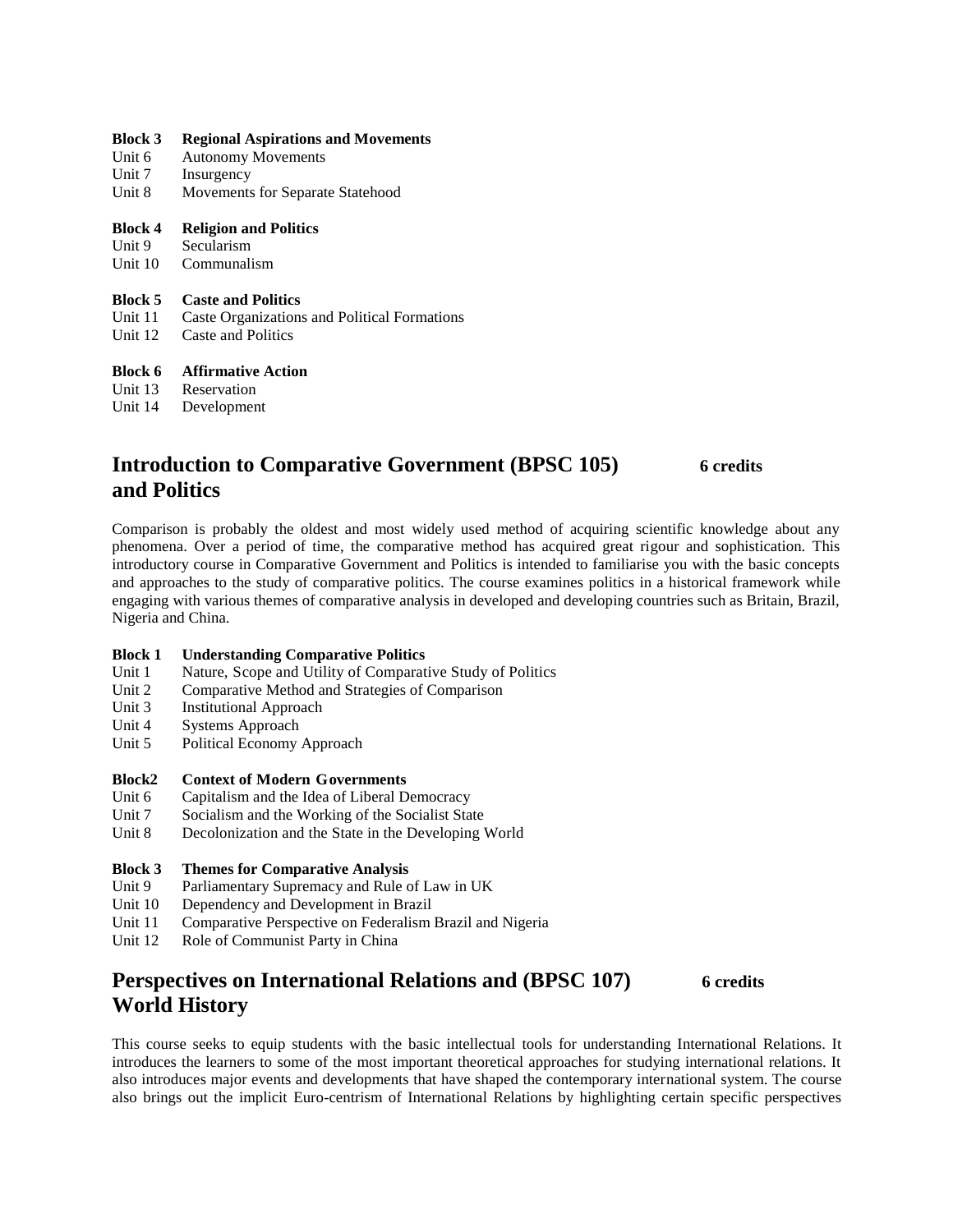from the Global South.

#### **Block 1 Studying International Relations**

- Unit 1 Understanding International Relations
- Unit 2 Evolution of the International System

#### **Block 2 Historical Perspectives**

- Unit 3 World War I: Causes and Consequences
- Unit 4 Significance of the Bolshevik Revolution<br>Unit 5 Rise of Fascism and Nazism
- Rise of Fascism and Nazism
- Unit 6 World War II: Causes and Consequences

#### **Block 3 Theoretical Perspectives**

- Unit 7 Classical Realism & Neo-Realism
- Unit 8 Liberalism & Neoliberalism
- Unit 9 Marxist Approaches
- Unit 10 Feminist Perspectives
- Unit 11 Eurocentrism and Perspectives from the Global South

# **Block 4 Contemporary International Relations**

- Cold War: Different Phases
- Unit 13 Anti Colonial Movements and Decolonisation
- Unit 14 End of the Cold War: Emergence of Global Order/Disorder
- Unit 15 Changing Nature of the UN System

# **Public Policy and Administration in India (BPAC108) 6 credits**

The course provides an introduction to the interface between public policy and administration in India. The essence of public policy lies in its effectiveness in translating the governing philosophy into programmes and policies and making it a part of the community living. It equips the learners with the concept of public policy; various models of public policy; formulation and implementation of public policy in India. It deals with issues of decentralization, financial management, citizens and administration, etc. The Course familiarises the students with the concept and approaches of Social Welfare and Social Welfare Policies besides Education Policy, Health Policy, Food Policy, Employment Policy and Environment Policy.

#### **Block 1 Public Policy**

- Unit 1 Public Policy: Definitions, Nature, Significance and Types
- Unit 2 Public Policy: Models
- Unit 3 Public Policy Process in India: Formulation and Implementation.

### **Block 2 Decentralisation**

Unit 4 Decentralisation: Meaning and Significance; Rural and Urban Local Self-Governance

### **Block 3 Budget**

- Unit 5 Concept and Significance of Budget and Budget Cycle in India
- Unit 6 Budgeting: Types and Approaches

#### **Block 4 Citizens and Administration Interface**

- Unit 7 Citizen and Administration Interface-I-Public Service Delivery and Redressal of Public Grievances
- Unit 8 Citizen and Administration Interface-II-RTI, Lokpal, Citizens' Charter and E-Governance.

### **Block 5 Social Welfare Administrations**

- Unit 9 Social Welfare: Concept, Approaches and Policies
- Unit 10 Education Policy and Right to Education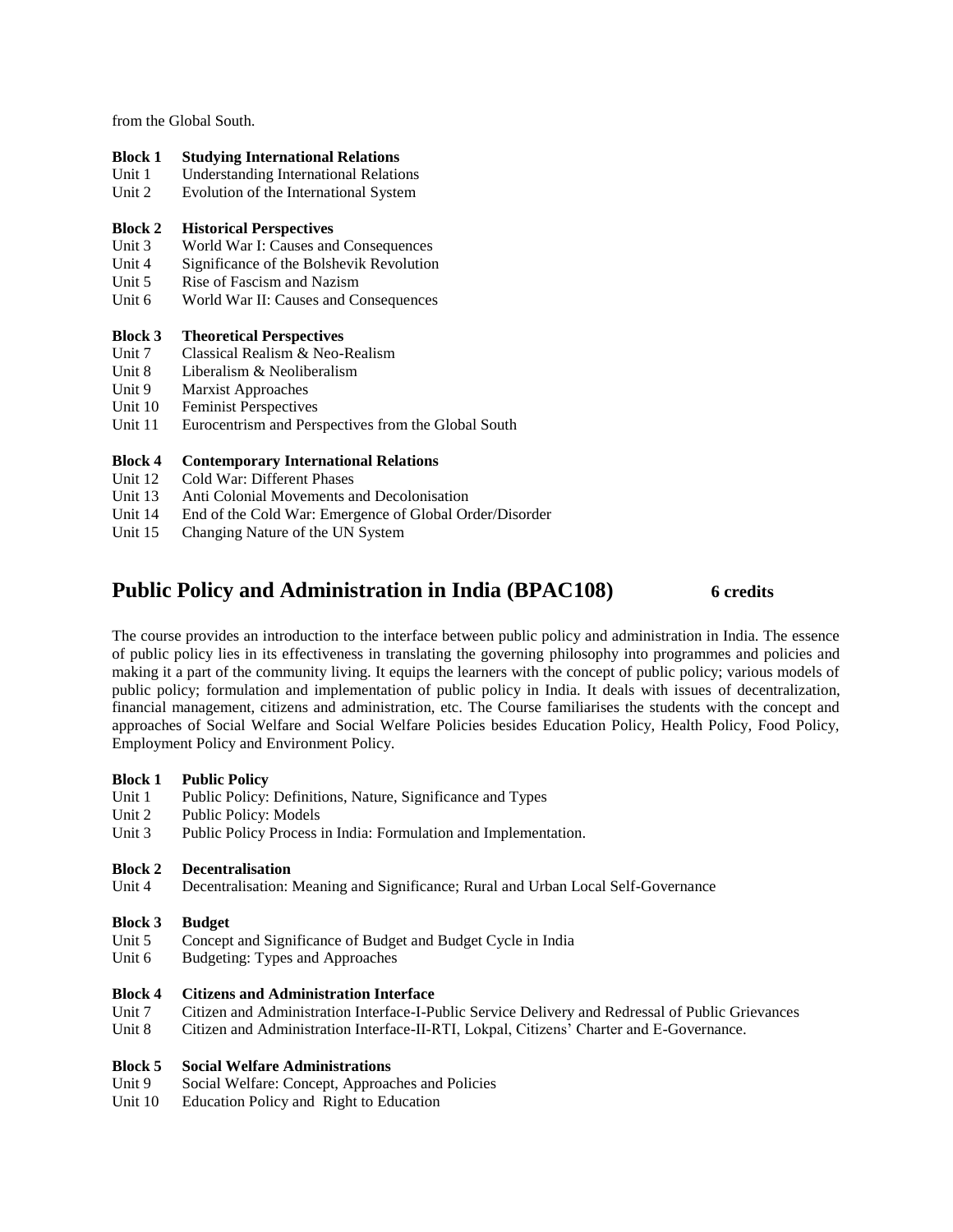- Unit 11 Health Policy and National Health Mission
- Unit 12 Food Policy and Right to Food Security
- Unit 13 Employment Policy MNREGA
- Unit 14 Environmental Policy

# **Political Processes and Institutions in (BPSC 109) 6 credits Comparative Perspective**

This course seeks to acquaint the learner with the application of comparative methods to the study of political processes and institutions. In addition to introducing some of the new approaches in the study of comparative politics, the course examines the evolution and dynamics of key institutions and processes such as the nation-state, patterns of representation and participation, democratisation, decentralisation and federal processes in a comparative perspective, drawing examples from both the developed and developing countries.

#### **Block1 Approaches to Studying Comparative Politics**

- Unit 1 Political Culture
- Unit 2 Political Modernisation
- Unit 3 Political Development

#### **Block2 Representation and Political Participation**

- Unit 4 Functioning of the Political Parties
- Unit 5 Party Systems
- Unit 6 Pressure Groups
- Unit 7 Electoral Systems and Electoral Processes

#### **Block3 State in Comparative Perspective**

- Unit 8 Evolution of State in Western Europe
- Unit 9 Post Colonial State
- Unit 10 Pluralism, Nation and State

#### **Block 4 Democratization**

- Unit 10 Process of Democratization in Postcolonial Countries
- Unit 11 Democratization in Post-authoritarian and Post-Communist Countries

# **Block 5 Federalism and Decentralisation**

- Decentralization (Brazil, India and Britain)
- Unit 13 Federalism (Canada, Australia and India)

# **Global Politics (BPSC 110) 6 credits**

This course offers a comprehensive overview of the changing structure of the global order, and the impact of various dimensions of globalisation on politics among and within countries. It introduces the key debates on the meaning and nature of globalization by addressing its political, economic, social, cultural and technological dimensions. In keeping with the most important debates within the globalization discourse, it imparts an understanding of the working of the world economy, its anchors and resistances offered by global social movements while analysing the changing nature of relationship between the state and trans-national actors and networks. Some of the key contemporary global issues are examined in detail before analyzing the global shifts in power and governance.

### **Block 1 Globalization: Conceptions and Perspectives**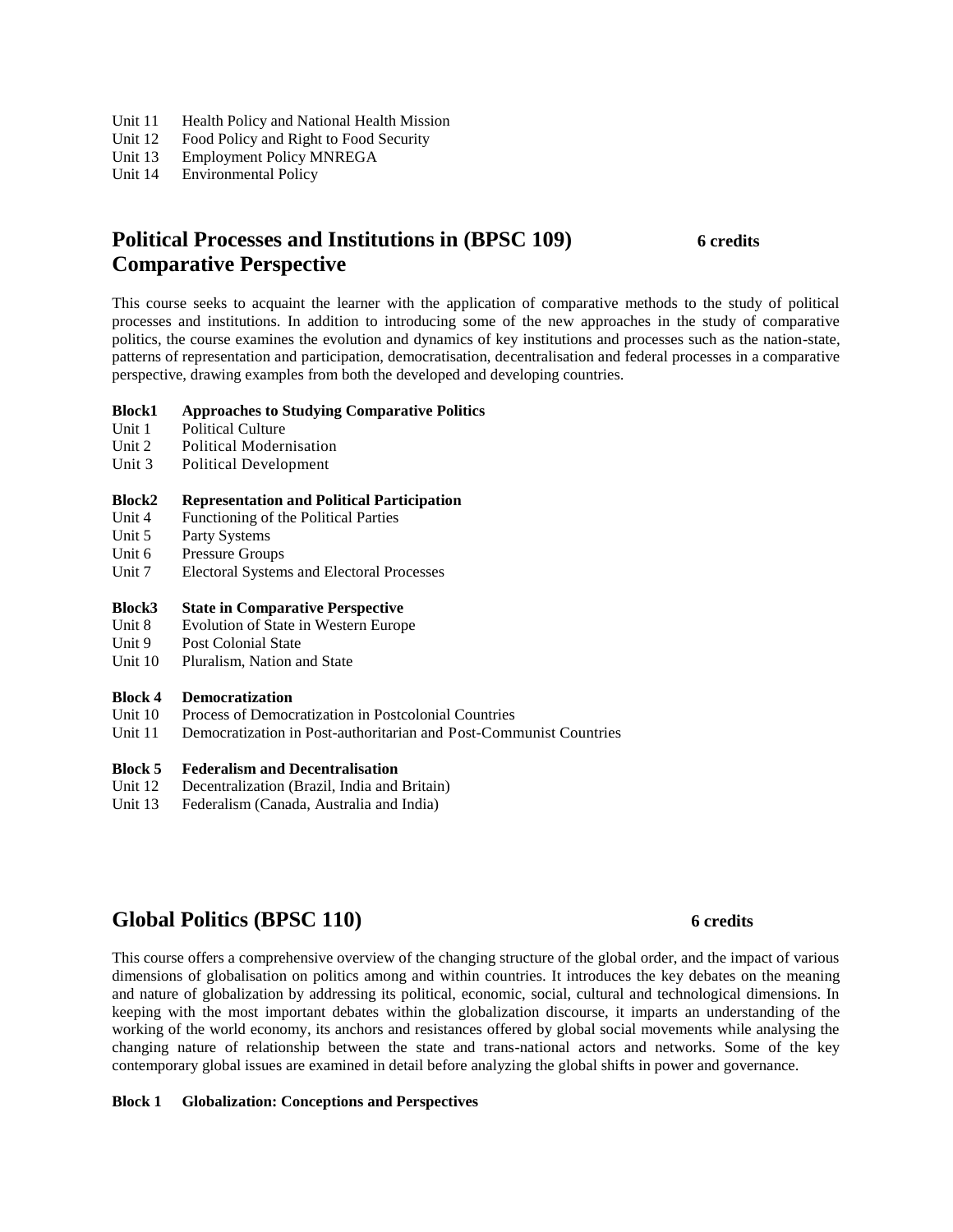- Unit 1 Understanding Globalization
- Unit 2 State Sovereignty and Jurisdiction
- Unit 3 Global Economy and Financial Architecture (IMF, World Bank,)
- Unit 4 Global Trading System (WTO and Others)
- Unit 5 Working of MNCs and TNCs
- Unit 6 Globalization-Cultural and Technological Dimensions

#### **Block 2 Contemporary Global Issues**

- Unit 7 Global Politics of Environment
- Unit 8 Challenges of the Proliferation of Weapons of Mass Destruction
- Unit 9 Non-Traditional Security Threats<br>Unit 10 Refugees and Migration
- Refugees and Migration
- Unit 11 Human Security

#### **Block 3 Global Shifts: Power and Governance**

Unit 12 Global Resistances (Global Social Movements and NGOs)

Unit 13 Alternative Perspectives on Globalization

# **Classical Political Philosophy (BPSC 111) 6 credits**

This course introduces some of the greatest writings in the western political philosophy. It highlights ancient Greek political ideas and the manner in which the political questions were first posed. Classical thinkers, Plato and Aristotle are discussed followed by Machiavelli who comes as an interlude inaugurating modern politics. They are followed by social contract theorists, Hobbes and Locke. This is basic foundation course for the students.

### **Block 1**

### Unit 1 Text and Context: Reading and Interpreting a Text

#### **Block 2 Plato**

- Unit 2 Theory of Forms and the Idea of Philosopher King
- Unit 3 Justice
- Unit 4 Education

(Presentation Themes: Critique of Democracy, Women and Guardianship, Education, Censorship)

#### **Block 3 Aristotle**

- Unit 5 State and Good Life (*Endaemonia*)
- Unit 6 Citizenship and The Rule of Law (Presentation Themes: Classification of governments, manas Z*oon Politikon*)

# **Block 4 Machiavelli**<br>Unit 7 Politics and N

- Politics and Morality
- Unit 8 Republicanism
	- (Presentation Themes: Morality and Statecraft, *Virtu*)

#### **Block 5 Hobbes**

- Unit 9 Social Contract
- Unit 10 Sovereignty
	- (Presentation Themes: State of Nature, Leviathan, Atomistic Individuals)

### **Block 6 Locke**

- Unit 10 Natural Rights
- Unit 11 Constitutionalism and Limited Government
- Unit 12 Idea of Toleration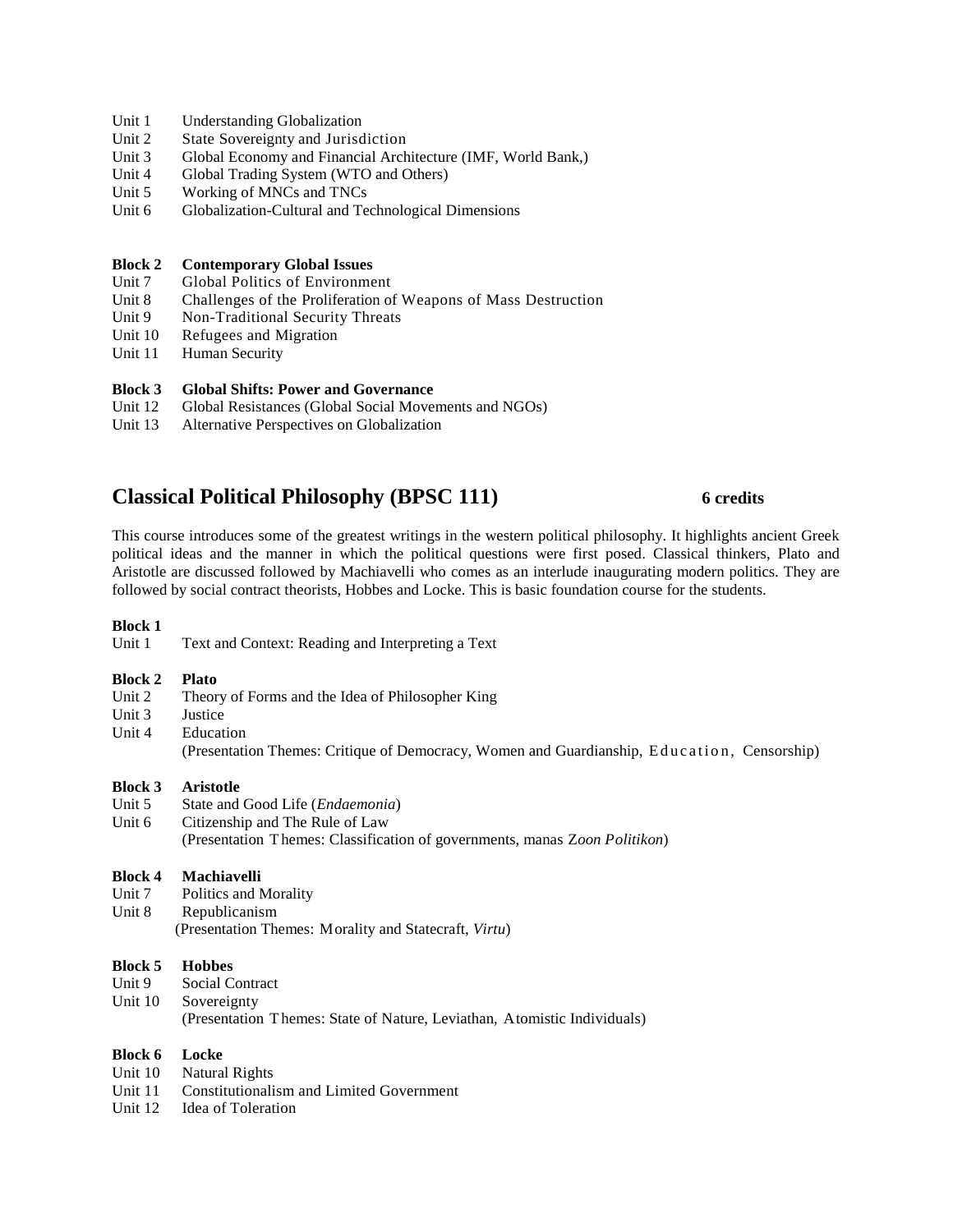# **Indian Political Thought –I (BPSC 112) 6 credits**

This course introduces classical elements of Indian Political Thought that spans over two millennia. A number of Indian thinkers have articulated their views on politics and political institutions. The first section covers traditions of the pre-Colonial Indian political thought, Brahmanic, Sramanic, Islamic and Bhakti. The second section deals with individual thinkers whose ideas are however, framed by specific themes. The course provides a sense of the broad streams of Indian thought while encouraging a specific knowledge of individual thinkers and texts.

#### **Block 1 Traditions of the Pre-Colonial Indian Political Thought**

- Unit 1 Brahmanic
- Unit 2 Sramanic
- Unit 3 Islamic
- Unit 4 Bhakti

#### **Block 2 Political Concerns and Key Ideas**

- Unit 5 Ved Vyasa Rajdharma (Shantiparva)
- Unit 6 Manu Social Order and Laws
- Unit 7 Kautilya State and Duties of Kingship
- Unit 8 Kautilya Mandala Theory
- Unit 9 Digha Nikaya The Idea of Chakravartin
- Unit 10 Zia –Ul –Barani Royal Authority and Just Rule
- Unit 11 Abul Fazal Monarchical Authority and Popular Well being
- Unit 12 Akka Mahadevi Critique of Social Order
- Unit 13 Kabir Religious Boundaries and the Quest for Social Harmony

# **Modern Political Philosophy (BPSC 113)** 6 credits

This course explores the convergence between philosophy and politics by exposing the students to questions in politics that have implications for larger issues of thought and existence. The first section deals with the idea of modernity and rationality. The second section deals with important modern Western thinkers like Rousseau, Mary Wollstonecraft, J S Mill, Karl Marx and Alexandra Kollontai.

#### **Block 1 Introduction**

Unit 1 Enlightenment Rationality and the Idea of Modernity

#### **Block 2 Jean Jacques Rousseau**

- Unit 2 State of Nature and the 'Noble Savage'
- Unit 3 General Will and Self Government
- Unit 4 Critique of Liberal Education

### **Block 3 Mary Wollstonecraft**

- Unit 5 Rights of Women
- Unit 6 Critique of Rousseau's Idea of Education

#### **Block 4 Johan Stuart Mill**

- Unit 7 Liberty and Individualism
- Unit 8 Suffrage and the Rights of Women
- Unit 9 The Principle of Utility

#### **Block 5 Karl Marx**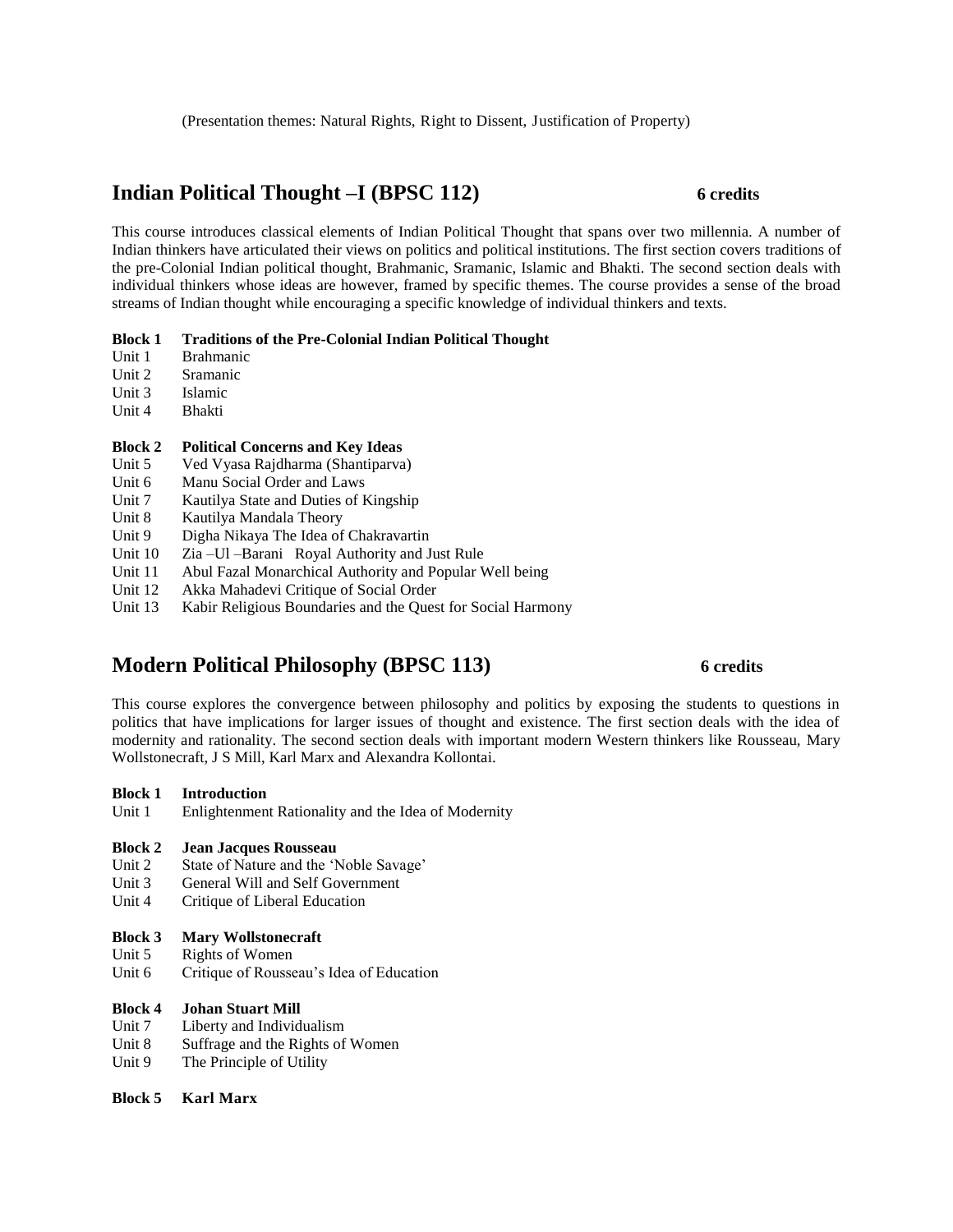- Unit 10 Historical Materialism
- Unit 11 Class and Class Struggle
- Unit 12 Capitalism and Exploitation

#### **Block 6 Alexandra Kollontai**

Unit 13 Socialisation of Housework

# **Indian Political Thought –II (BPSC 114) 6 credits**

This course introduces some of the general themes that have been produced by modern Indian thinkers from varied social and temporal contexts. It introduces a wide span of thinkers and themes that define the modernity of Indian political thought. The first section traces genesis and salience of Modern Indian Political Thought. In the second section, important themes like modernity, tradition, nation and community are discussed with reference to thinkers like Rammohan Roy, Swami Vivekananda, Mahatma Gandhi, B R Ambedkar and Jawaharlal Nehru.

#### **Block 1 Introduction to Modern Indian Political Thought**

Unit 1 Genesis and Salient Features of Modern Indian Political Thought

#### **Block2 Encounter With Modernity and The Question of Reforms**

- Unit 2 Rammohan Roy: Social Reform and Affirmation of the Modern
- Unit 3 Pandita Ramabai: Women and Religions Authority

#### **Block3 Engagement with Tradition**

- Unit 4 Swami Vivekananda: Reclaiming Tradition and the Idea of Self-Nar Narayan
- Unit 5 M.K. Gandhi: Critique of Tradition and the Idea of Swaraj

#### **Block 4 Imaginaries of the Nation and the World**

- Unit 5 Dr.B.R. Ambedkar: Constitutional Democracy and Social Justice
- Unit 6 Rabindranath Tagore: Nationalism and Cosmopolitanism
- Unit 7 Jawaharlal Nehru: State, Nation Building and Secularism
- Unit 8 Ram Manohar Lohiya: Socialist Democracy
- Unit 9 M.N. Roy: Radical Humanism

#### **Block 5Community and Nation**

Unit 10 Mohammed Iqbal: Community, Religion and Modernity Unit 11 V.D. Savarkar: Hindutva

### **DISCIPINE SPECIFIC ELECTIVES**

## Gandhi and the Contemporary World (BPSE 141) 6 credits

Mahatma Gandhi remains one of the most influential political activists and thinkers in modern times. This course charts Gandhi's career against the background of events of national importance bringing out his major political ideas and concerns. Was he really an anti-modernist? Did he offer an alternative model of Indian authenticity, potentially outside the violence of modernity? These are some of the questions that the course addresses while analysing the practical application of his ideas and techniques. It contextualises Gandhi's ideas and approach within a broader canvass of contemporary challenges for social harmony, empowerment and education. Ethical and moral issues which are inextricably linked to Gandhian philosophy are engaged and debated throughout the course.

#### **Block 1 Introducing Gandhi**

- Unit 1 Gandhi: Life and Times
- Unit 2 Gandhi's Conception of Modern Civilisation and Alternative Modernity
- Unit 3 Gandhi's Critique of Development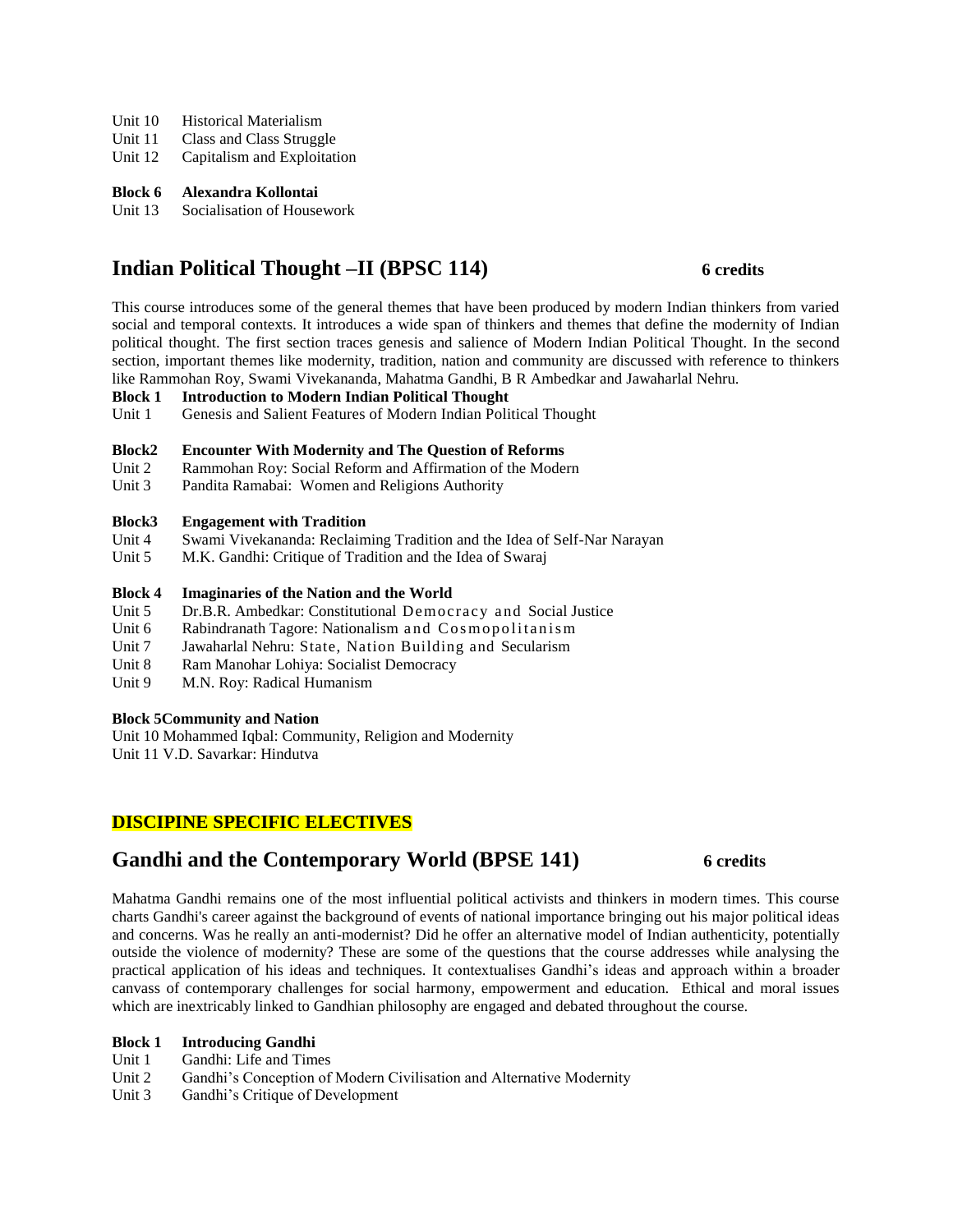#### **Block 2 Gandhi's Political Concerns and Ideas**

- Unit 4 Swaraj
- Unit 5 Swadeshi
- Unit 6 Satyagraha
- Unit 7 Trusteeship

#### **Block 3 Gandhi's Legacies**

- Unit 8 Non-Violent Movements<br>Unit 9 Pacifist Movements
- Pacifist Movements
- Unit 10 Women's Movements
- Unit 11 Environmental Movements

### **Block 4 Gandhi and Contemporary Challenges**

- Unit 12 Social Harmony
- Unit 13 Education
- Unit 14 Ethics and Morality

# **India's Foreign Policy in a Globalising World (BPSE 142) 6 credits**

This course offers a broad overview of the evolution and dynamics of India's foreign policy since independence. It brings out the role of formal and informal actors; objective (real-structural) and subjective (identity-related) factors in shaping India's foreign policy. The complex dynamics of India's rise as an actor on international stage are analysed by focusing on the major determinants of its foreign policy at the bilateral, regional and global levels. It highlights the core realities, issues, and security concerns, traditional and non-traditional, pertaining to India's foreign policy in the 21st century.

#### **Block 1 Introduction**

- Unit 1 Evolution of India's Foreign Policy
- Unit 2 Determinants of India's Foreign Policy
- Unit 3 Principles and Objectives of India's Foreign Policy
- Unit 4 Making of India's Foreign Policy: Institutions and Mechanisms

### **Block 2 India's Policy towards Major Powers**

- Unit 5 India's Policy towards USA
- Unit 6 India's Policy towards Russia
- Unit 7 India's Policy towards China

#### **Block 3 India's South Asia Policy**

- Unit 8 India's Policy towards Pakistan
- Unit 9 India Policy towards other Neighbours

#### **Block 4 India and the Regions**

- Unit 10 India's Act East Policy
- Unit 11 India and Central Asia and West Asia
- Unit 12 India's Policy towards Africa and Latin America

#### **Block 5 India's Concerns in the Globalising World**

- Unit 13 Security Concerns
- Unit 14 Environmental Concerns
- Unit 15 Economic Concerns

# **State Politics in India (BPSE 143) 6 credits**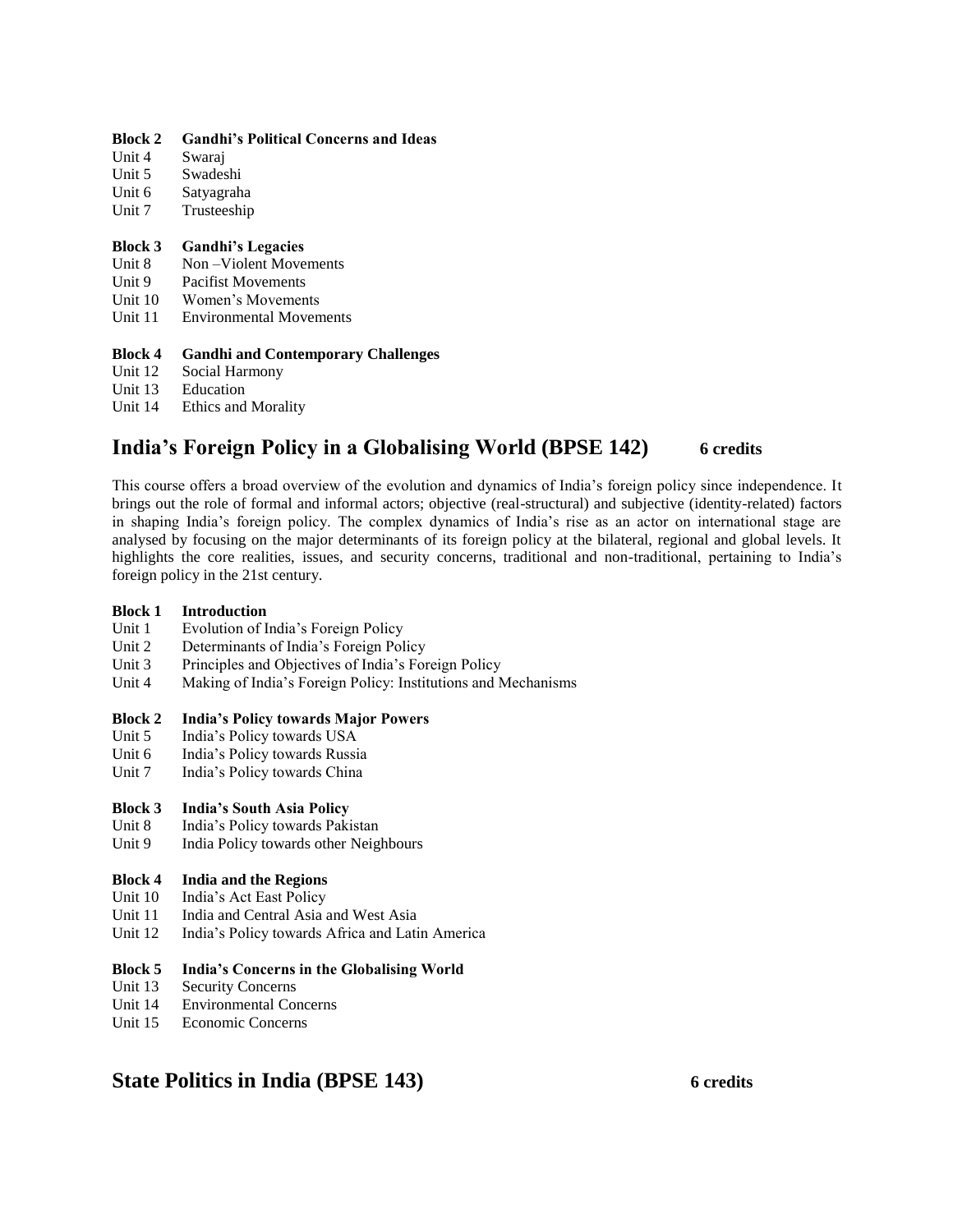This course focuses on the major trends in politics at the levels of states in India. The course is divided into five blocks based on thematic unity. Units in the introductory block trace the development and state politics in India and approached to explain state politics in India. Units in block 2 are about different aspects federalism in India. Block 3 deals with relationships between politics and development in states. Block 4 is about the party politics, electoral politics and leadership in states in India. Block 5 deals with various politics in Indian states with reference to multiple identities.

#### **Block 1 Introduction**

- Unit 1 Development of State Politics in India<br>Unit 2 Approaches to the Study State Politics
- Approaches to the Study State Politics

#### **Block 2 Federalism**

- Unit 3 Union-State Relations: Legislative, Economic and Administrative
- Unit 4 State-Local Relations
- Unit 5 State Autonomy
- Unit 6 Sub-Regional Autonomy and Governance

#### **Block 3 Development and State Politics**

- Unit 7 State Development Models
- Unit 8 Migration

### **Block 4 Party Systems and Electoral Politics**

- Unit 9 State Party Systems
- Unit 10 Electoral Politics
- Unit 11 Leadership

#### **Block 5 Identity Politics**

- Unit 12 Dalits, OBCs and Women
- Unit 13 Linguistic and Ethnic Groups
- Unit 14 Regions and Tribes
- Unit 15 New Social Groups

# **Introduction to South Asia (BPSE 144) 6 credits**

The countries of South Asia have common historical experiences, cultural attributes and identical problems of political, social and economic development. Yet each country of the region has its individual identity and has evolved unique political structures. This course introduces South Asia region- its core features, history and political regimes in a comparative framework. It also focuses on the major issues of development, the areas of tension in inter-state relations in the region and the strategies deployed to tackle these challenges.

# **Block 1 South Asia: An Introduction**<br>Unit 1 **South Asia as a Region**

- South Asia as a Region
- Unit 2 Struggle for Independence and Nationalism in South Asia

#### **Block2 Society and Polity in South Asia**

- Unit 3 Diversity and Pluralism in South Asia
- Unit 4 Political Structures and Processes in India, Pakistan and Bangladesh
- Unit 5 Political Structures and Processes in Sri Lanka and the Maldives
- Unit 6 Political Structures and Processes in Afghanistan, Bhutan and Nepal

#### **Block 3 Issues in Development**

- Unit 7 Human Development and Regional Imbalances in South Asia
- Unit 8 Migration and Development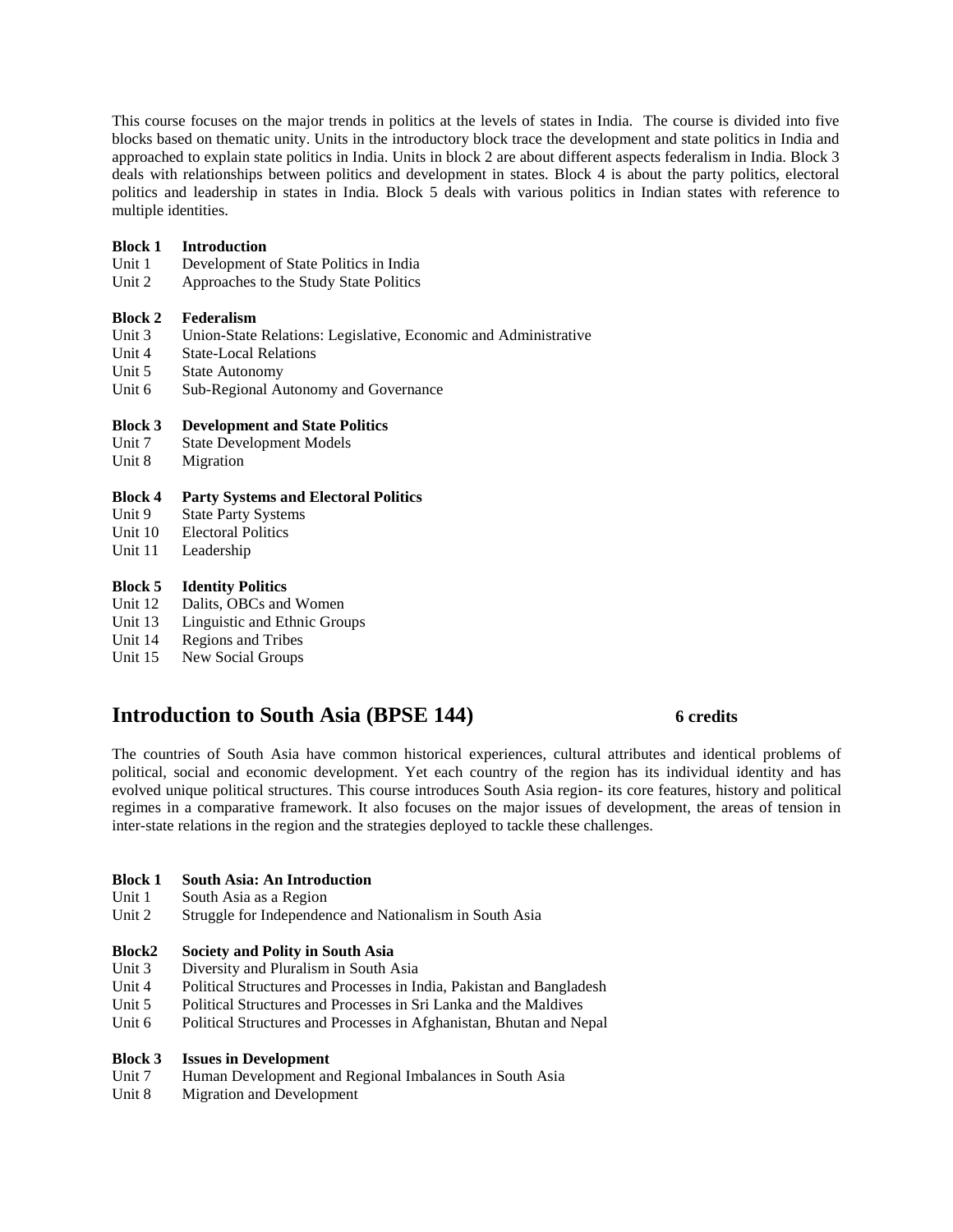Unit 9 Environment and Development

#### **Block4 Conflict and Cooperation in South Asia**

- Unit 10 Armed Conflicts in South Asia
- Unit 11 Territorial Disputes
- Unit 12 Waters Disputes and Water Sharing
- Unit 13 Civil Society in South Asia
- Unit 14 SAARC
- Unit 15 Dynamics of South Asian Security

# **Democracy and Development in Northeast India (BPSE 145)** 6 credits

Eight states situated in northeast India occupy a crucial place in India. They represent cultural and ethnic diversity. They also have special provisions in our constitution aiming to protect and preserve their cultural and ethnic identities. The aim of this course is to introduce students to some important issues relating to politics in general, identities, party politics and electoral politics, social movements and development in northeast India. These issues have been covered in sixteen units which are grouped into six blocks. This course will help students to develop a comprehensive and comparative understanding politics in India.

#### **Block 1 Introduction**

- Unit 1 Making of the Region
- Unit 2 Socio-Cultural and Ethnic profile of the region
- Unit 3 Economic profile of the region

#### **Block2 Constitutional Provisions and Governance**

- Unit 4 Constituent Assembly Debates
- Unit 5 Special Provisions for the Northeast
- Unit 6 Regional and District Councils

#### **Block3 Identity Politics**

- Unit 7 Migration, Refugee and Citizenship
- Unit 8 Autonomy Movements
- Unit 9 Ethnicity and Politics of recognition

#### **Block4 Party Politics and Elections**

Unit 10 Political Parties and Party System

#### **Block5 New Social Movements**

- Unit 11 Students' Movements
- Unit 12 Women's Movements
- Unit 13 Environment Movement
- Unit 14 Human Rights Movements

#### **Block6 Development**

- Unit 15 Social and Human Development
- Unit 16 Economic Development

# **Conflict Resolution and Peace Building (BPSE 146)** 6 credits

Designed to introduce the learners to the basics of the peace and conflict studies, the course analyses a variety of conflicts at all levels, from personal to global to bring out the sources and typology of conflicts. It then proceeds to introduce the learner to the various options for nonviolent responses to prevent and resolve violent conflicts and ensure sustainable post-conflict transformation. Going beyond insights into the dynamics of conflict and related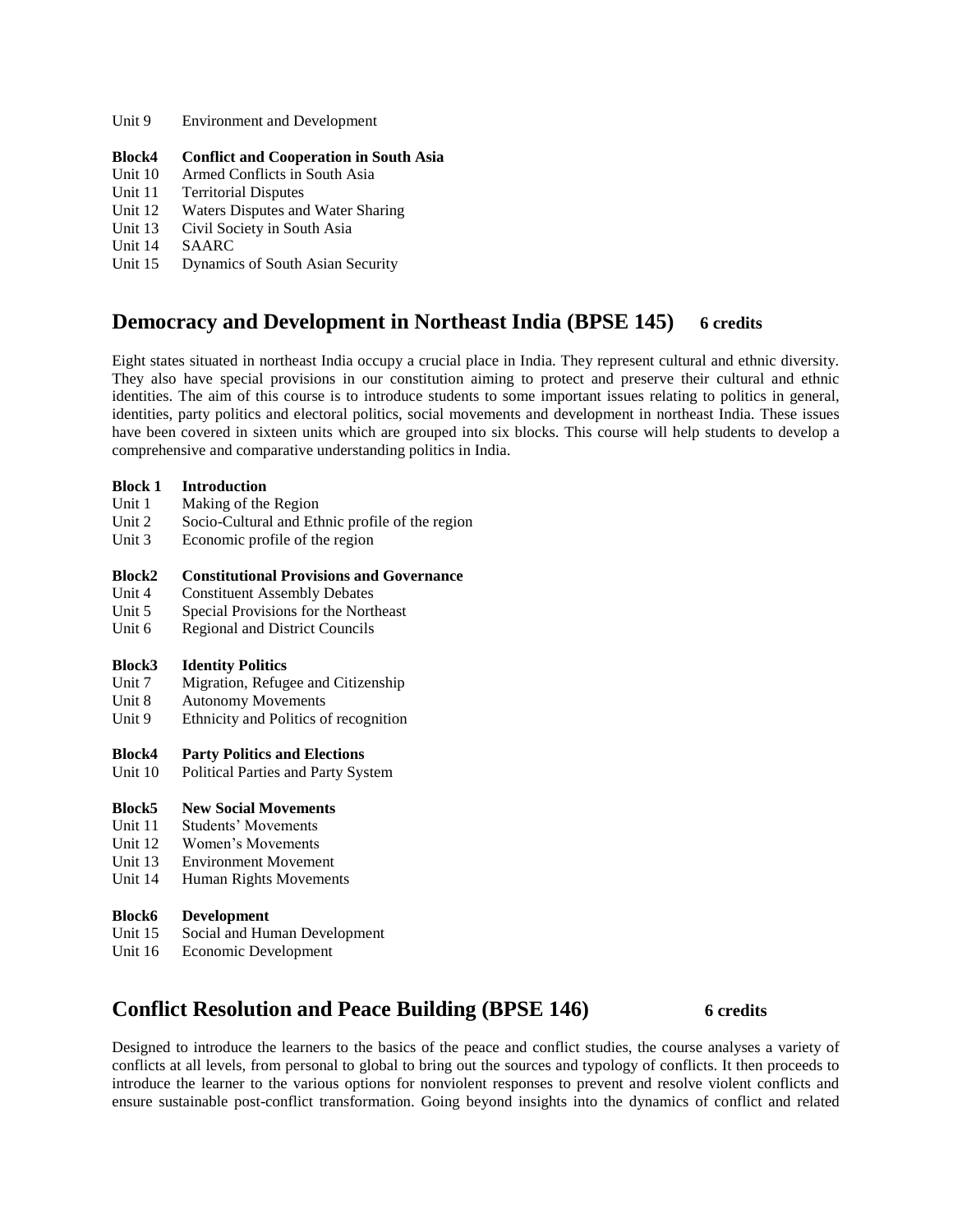theories, the course introduces the learner to ways of managing and resolving conflicts and building peace. Major peace initiative models of Gandhi inspired world leaders: King, Mandela, Sharp, Bhave and JP are analyzed and their viability in contemporary time is examined.

#### **Block 1 Conflict: Theoretical Constructs**

- Unit 1 Meaning and Concept of Conflict
- Unit 2 Sources of Conflict
- Unit 3 Types and Levels of Conflict
- Unit 4 Theories of Conflict

#### **Block2 Conflict Management**

- Unit 5 Methods of Conflict Resolution
- Unit 6 Role of Government and Civil Society
- Unit 7 Role of International and Trans–National Institutions

#### **Block3 Peace Building**

- Unit 8 Meaning and Significance
- Unit 9 Approaches
- Unit 10 Post–Conflict Construction and Rehabilitation (Case Studies –Local, Sub –National and International)

#### **Block4 Contemporary Peace Initiatives**

- Unit 11 Inter –Faith Dialogue
- Unit 12 Peace Initiative Models (King, Mandela, Sharp, Bhave and JP)

#### ABILITY ENHANCEMENT COMPULSORY COURSES

### **Environment Studies (BEVAE 181) 4 Credits**

Earth is the only known planet in the solar system that supports life. Despite the vastness of the earth, life exists only in a very thin layer enveloping the earth called biosphere. Sun is the only source of energy which enables continuous interaction among various life forms. For a long period of time, there has been a symbiotic relationship between human being and nature. Due to excessive human interference and unsustainable practices, millions of people's life and livelihoods and other living organisms on the earth are at risk. These environmental issues have now become common problems and shared responsibility of each individual on the earth to act judiciously to reverse these negative impacts. Therefore, there has been a growing need to create awareness amongst all the stakeholders. Keeping this in view, Environmental Study is being introduced as a compulsory course for all the learners at under-Graduate level.

#### **SYLLABUS**

#### **Block 1 An Introduction to Environment and Environmental Issues**

- Unit 1 Our Environment
- Unit 2 Ecosystems
- Unit 3 Major Ecosystems

### **Block 2 Natural Resources**

- Unit 4 Land and Water
- Unit 5 Forest Resources
- Unit 6 Biodiversity: Value and Services
- Unit 7 Energy Resources

#### **Block 3 Environmental Issues and Concerns**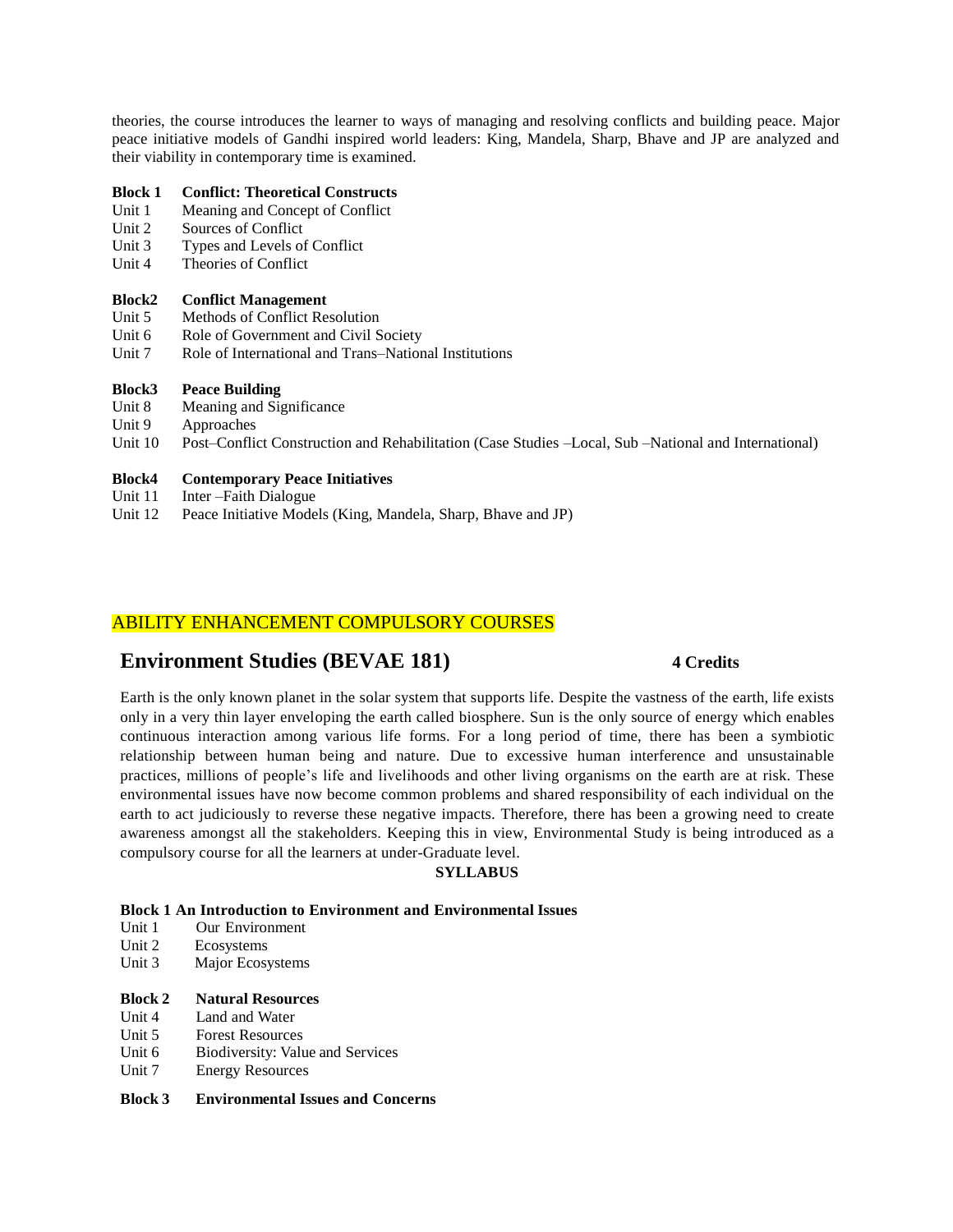- Unit 8 Biodiversity: Threats and Conservation
- Unit 9 Environmental Pollution and Hazard
- Unit 10 Waste Management
- Unit 11 Global Environmental Issues

#### **Block 4 Protecting our Environment: Policies and Practices**

- Unit 12 Environmental Legislation
- Unit 13 Human Communities and Environment
- Unit 14 Environmental Ethics

TMA-Based on Field Work- Report of be submitted – 5 hours

- Visit to an area to document environmental assets: river/forest/ flora/ fauna etc.
- Visit to a local polluted site- Urban/ Rural / Industrial/ Agricultural
- Study of common plants, insects, birds and basic principles of identification
- Study of simple ecosystems-pond, river, Delhi Ridge, etc.

# **English Communication Skills (BEGAE 182) 4 credits**

English Communication Skills is of 4 credits and has 3 Blocks and 11 Units. Communication involves both verbal and non-verbal communication. In this Course we give you an understanding of the communication process, the barriers to it, the skills involved in communication i.e. listening, speaking, reading and writing in both formal and informal contexts. We discuss the differences between spoken and written forms of the language and make you sensitive to conversational skills which include to a large extent, body language.

# **SKILL ENHANCEMENT COURSES**

# **Tourism Anthropology (BANS 183) 4 Credits**

In the industrial sector today tourism is the fastest growing. Human beings with their innate curosity and the urge to know what lies beyond their immediate horizons have ventured to far off places since time immemorial. Tourism is intrinsic to human desire to travel and explore thus, every human being at one point of time or the other has explored as a tourist, be it going on a short vacation, pilgrimage etc. Tourism affects not only the lives of the people who visit places as a tourist but also has a huge impact on the spaces visited that is the host communities their social and economic lives, the natural environment, artistic productions and so on. Thus, anthropology is intricately associated with tourism.

In this course we will try to understand the anthropology of tourism and tourists. It's development through an anthropological lens to understand the commodification of culture owing to tourism. The course will also take into account the tangible and intangible hertiages and the new emerging avenues in the field of tourism anthropology.

**Block 1 Understanding Tourism** Unit 1 Introduction to Tourism Unit 2 Tourist and Tourism Unit 3 Tourism through anthropological lens Unit 4 Tourism and Culture Unit 5 Commodification of Culture **Block 2 Emerging Trends In Anthropology and Tourism** Unit 6 Political Economy of Tourism Unit 7 Tourism versus Heritage Sites Unit 8 Tangible and Intangible Heritage Unit 9 Ecotourism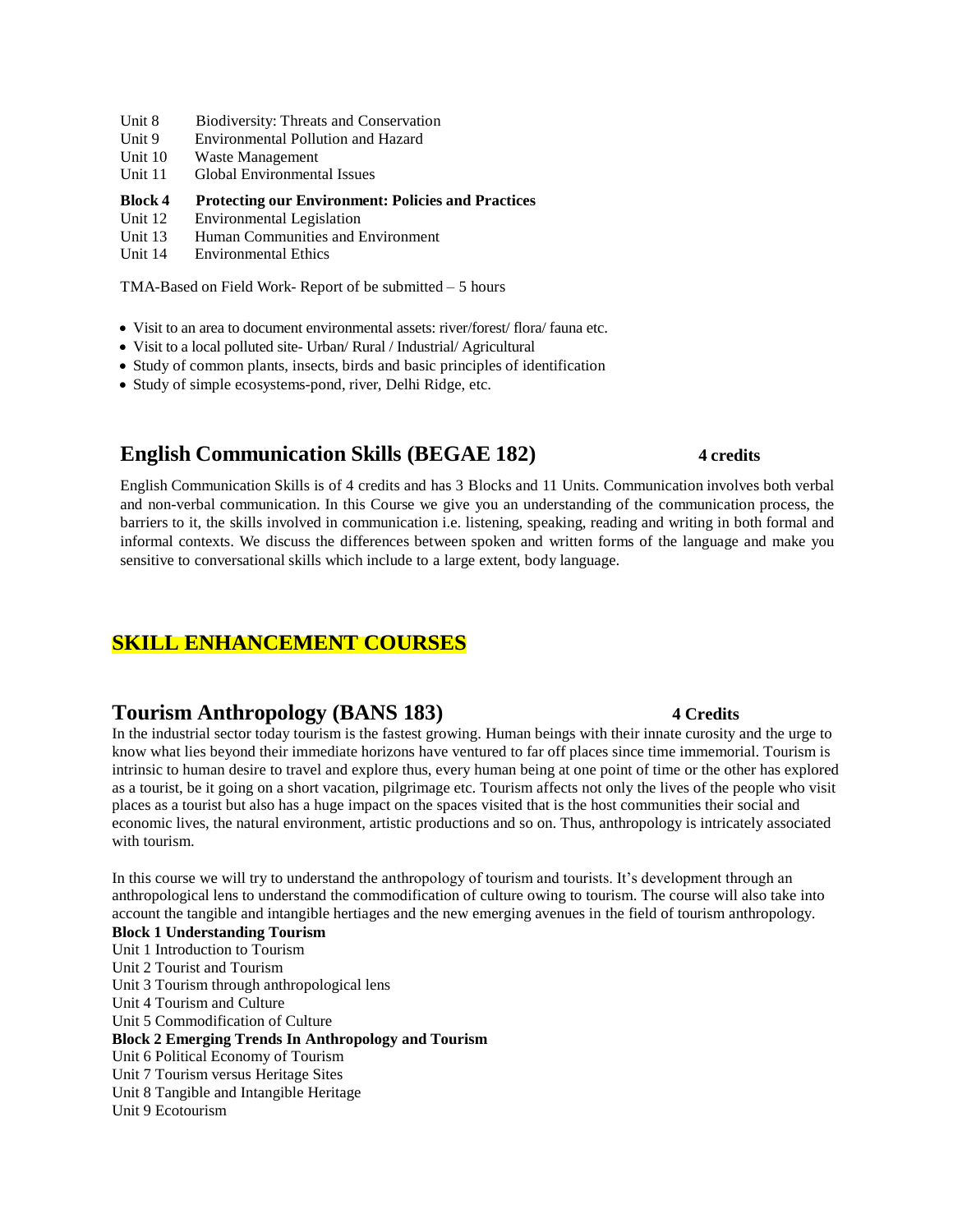Unit 10 New Directions in the Anthropology of Tourism

## **Techniques of Ethnographic Film Making (BSOS 184) 4 credits**

This course focuses on doing sociology and social anthropology through forms other than written; in particular, the oral, aural, and the visual. It introduces students to film techniques as a form and method of description and argument and enables a comparison between film and the written mode as ethnography. One concern that may be pursued is how the visually challenged encounter, experience and represent the field. The course will be conducted through group work enabling a learning process among the visually challenged.

#### **Block 1 Introduction to Sociological and Anthropological Filmmaking**

- Unit 1 Sociology, Anthropology and Filmmaking: The Text and the Image
- Unit 2 Different Modes of Filmmaking

#### **Block 2 Understanding the use of Camera in Social Research**

- Unit 3 The Filmmaker and the Filmed: Relationship and understanding 'ethics'
- Unit 4 Editing and Construction of Meaning
- Unit 5 Understanding multiple shots and camera movement
- Unit 6 Tools for Film Editing

### **Block 3 Filming Oral testimonies, Interviews and Interaction: Case Studies**

Unit 7 Final Film Projects

# **GENERIC ELECTIVES**

# **Indian Society: Images and Realities (BSOG 171) 6 credits**

This course seeks to provide an interdisciplinary introduction to Indian society.

### **Block 1 Ideas of India**

Unit 1 Civilisation and Culture Unit 2 India as Colony Unit 3 Nation, State and So ciety **Block 2 Institutions and Processes**  Unit 4 Village India Unit 5 Urban India Unit 6 Language and Religion Unit 7 Caste and Class Unit 8 Tribe and Ethnicity Unit 9 Familiy and Marriage Unit 10 Kinship **Block 3 Critiques** Unit 11 Class, Power and Inequality Unit 12 Resistance and Protest

# **Gender Sensitization: Society and Culture (BGDG 172) 6 credits**

The discipline/ field/areas of Women's and Gender Studies and Gender and Development Studies are the most debated in the contemporary world. It has inter-linkages with society and culture that determines gender discourse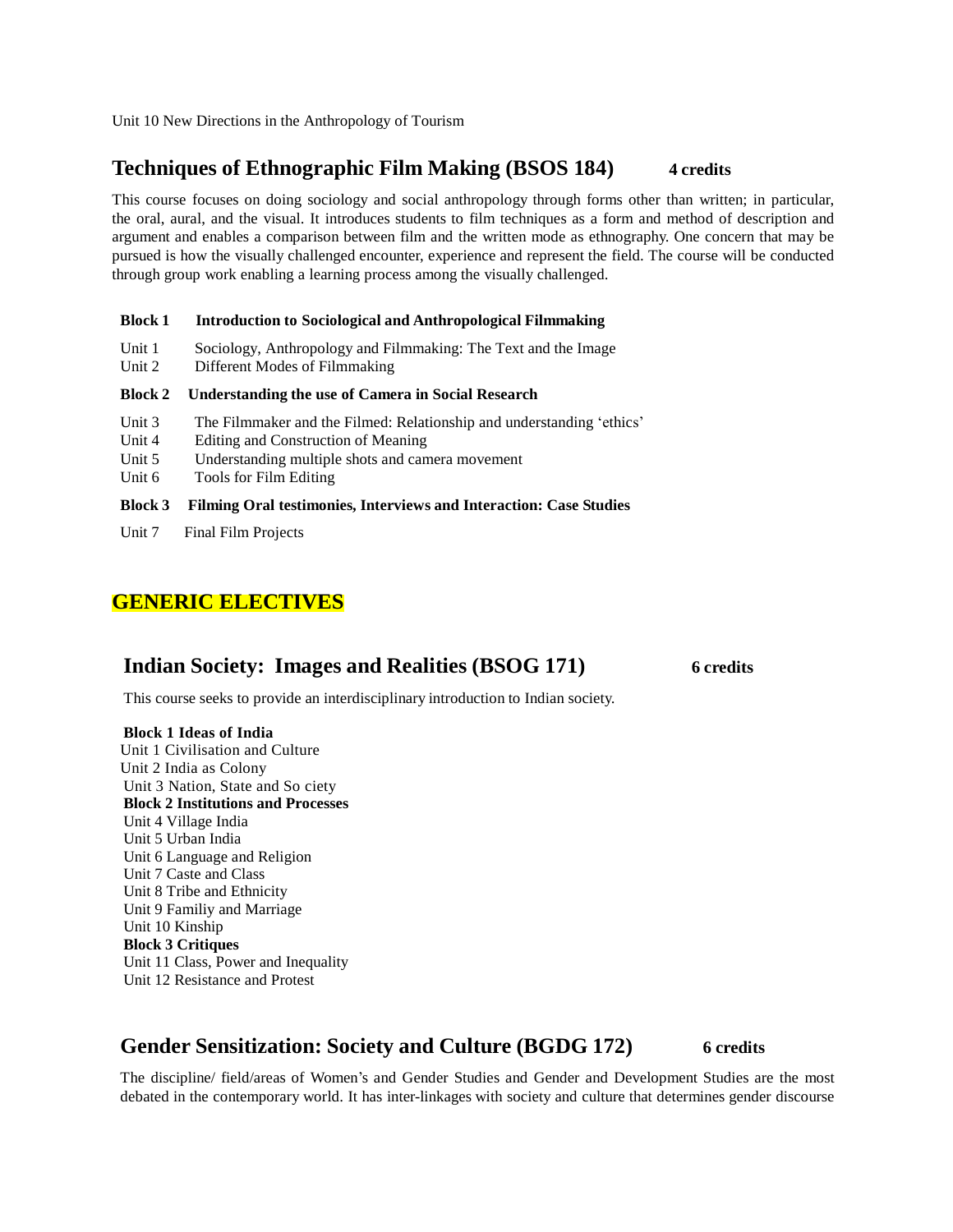from historical to contemporary time. However, feminists offer a critical inquiry of the intersections of culture and society with gender. Further, they sharply pointed out that how patriarchy regulates through culture and society and retains its multifaceted forms via gendered roles, socialization and so on. They also argue that the constructed notions of gender, gender binaries based on sex/gender/public/private dichotomy and soon need to be critically engaged. The society and culture changes as the civilized society move on to progress. This progress can be measured through indicators and goals. The State formulates and implements number policies to achieve progress in the socio-economic areas. While, State deals with its complexities of its institutions, a number of categories play important roles. For instance, laws, media, labor, education, health sectors, etc. Still today, we witness huge violence, discrimination and subjugation against women, other gendered categories and all oppressed and marginal people.

After reading this Course, you should be able to:

- Build understanding of women's status and condition in our society;
- Raise the fundamental question that revolve around the core debates between each of the categories (laws, media, work and health etc.), and gender;
- Interrogate its role with society and culture; and
- Focus ways and means to sensitize society on gender issues.

#### **Block 1 Conceptualizing Gender**

- Unit 1 Understanding Gender and Related Concepts<br>Unit 2 Gender and Sexualities
- Gender and Sexualities
- Unit 3 Masculinities
- Unit 4 Gender in Everyday Life

# **Block 2 Gender and Family**

- Family and Marriage
- Unit 6 Motherhood

#### **Block 3 Gender and Work**

- Unit 7 Gendering Work
- Unit 8 Gender Issues in Work and Labour Market

#### **Block 4 Health and Gender**

- Unit 9 Reproductive Health and Rights
- Unit 10 Gender and Disability

### **Block 5 Gender, Law and Society**

- Unit 11 Gendered Based Violence
- Unit 12 Sexual Harassment at Workplace

#### **Block 6 Gender, Representation and Media**

- Unit 13 Language and Gender
- Unit 14 Gender and Media
- Unit 15 Reading and Visualizing Gender

# **Rethinking Development (BSOG 173) 6 credits**

This course examines the ideas of development from a sociological perspective. It introduces students to different approaches to understanding development and traces the trajectory of Indian experience with development from an interdisciplinary perspective.

#### **Block 1 Unpacking Development**

- Unit 1 Understanding Development
- Unit 2 Factors and Instruments of Development
- Unit 3 Developed, Developing and Underdeveloped